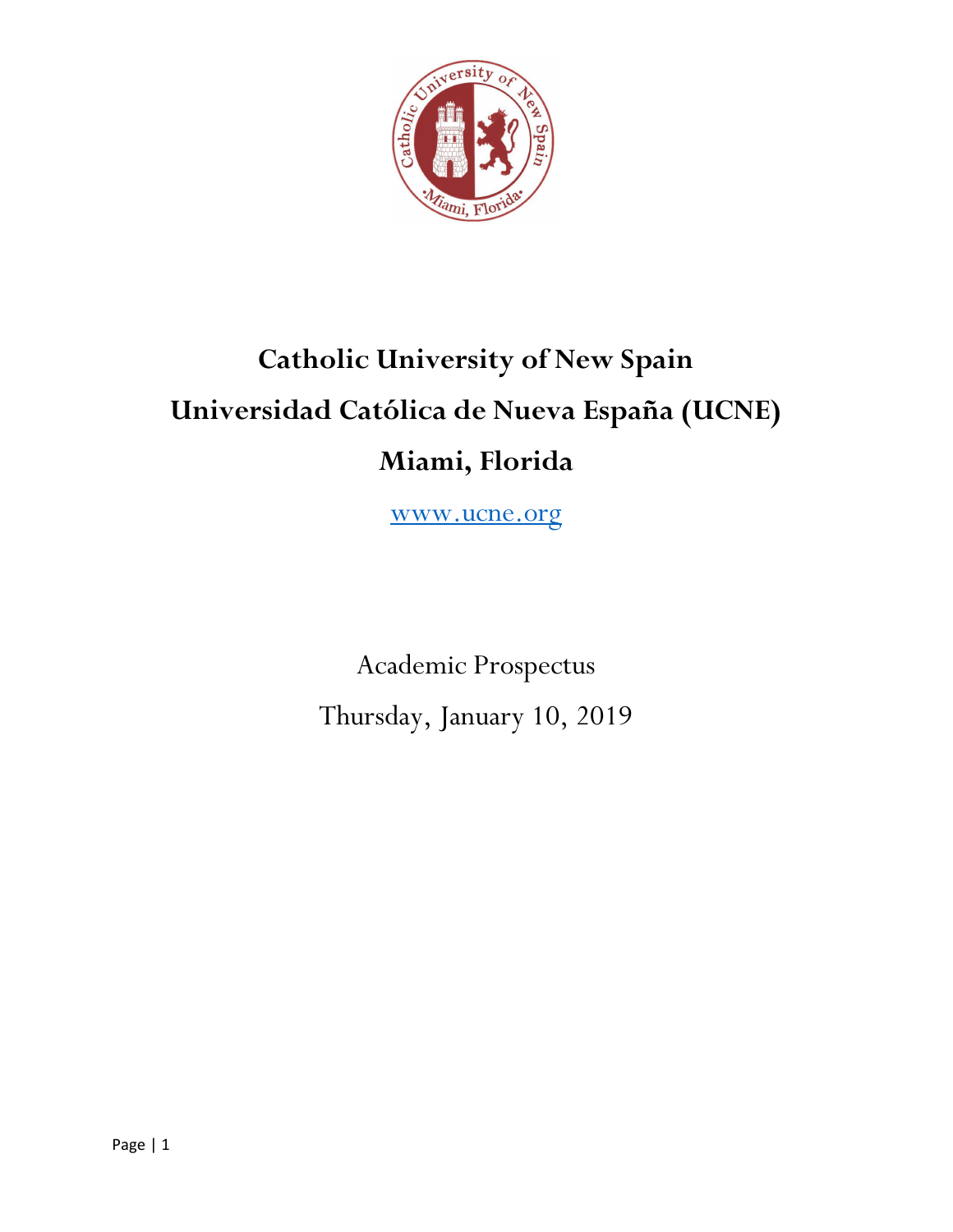

Welcome to the Catholic University of New Spain (UCNE)

The Catholic University of New Spain is a private higher education institution based in Miami, Florida. Established by a distinguished group of scholars from around the world, the University has at its core Roman Catholic values and principles.

The University offers certificate, master's, and doctoral programs in a wide range of fields. Our programs are delivered on-site and online through our innovative hybrid educational delivery system.

The Catholic University of New Spain has agreements with institutions in Europe, Asia, and Latin America to provide a truly global education centered on timeless Catholic values. Research is also an important part of our mission and vision.

 The prestigious Central American Institute of Asia Pacific Studies with more than ten years of history has recently migrated to our faculty of Graduate Studies and continues to publish its flagship journal, the Journal of Asia Pacific Studies in cooperation with the International Academy of Social Sciences.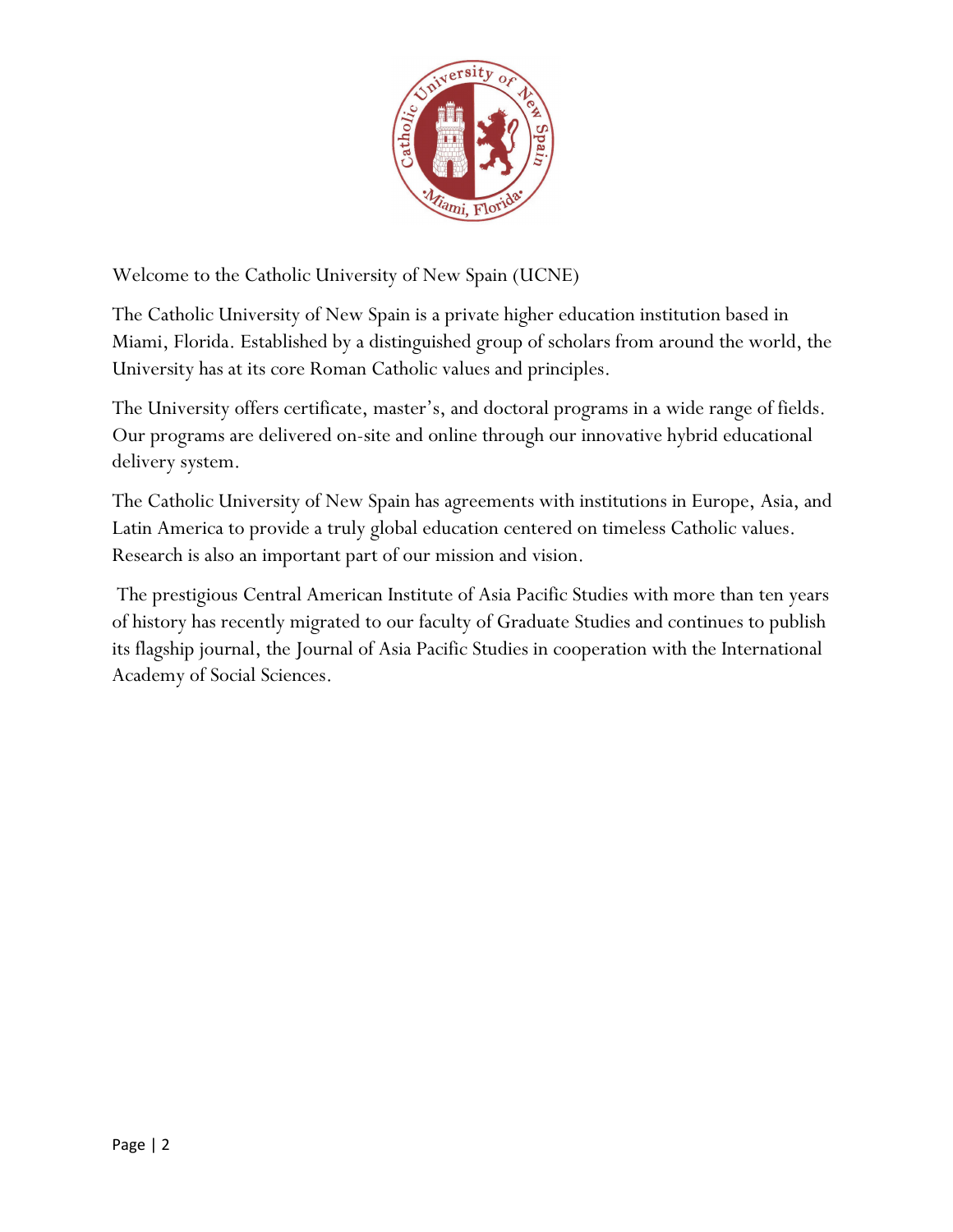

Our university offers an Associate's of Arts in Christian/Interfaith International Studies, A Bachelor's of Arts in Christian/Interfaith International Relations, and a Master's of Arts in Christian/Interfaith Global Leadership, a Graduate Certificate in Christian/Interfaith Global Leadership, a PhD in Christian/Interfaith Global Leadership and multiple professional training programs in field ranging from negotiation to English Composition.

## THE UNIVERISTY OFFERS:

Associate's of Arts in Christian/Interfaith International Studies (AIS) Bachelor's of Arts in Christian/Interfaith International Relations (AIR) Master's Degree of Arts in Christian/Interfaith Global Leadership (M.A. Global Lead) Specializations for Master's Degree:

- **International Governance**
- International Business and Trade
- International Education

Graduate Certificate in Christian/Interfaith Global Leadership

\_\_\_\_\_\_\_\_\_\_\_\_\_\_\_\_\_\_\_\_\_\_\_\_\_\_\_\_\_\_\_\_\_\_\_\_\_\_\_\_

\_\_\_\_\_\_\_\_\_\_\_\_\_\_\_\_\_\_\_\_\_\_\_\_\_\_\_\_\_\_\_\_\_\_\_\_\_\_\_\_

Specializations:

- International Governance
- International Business and Trade
- **International Education**

### Professional Training:

- Negotiation and Mediation
- Cultural Proficiency for Organizations
- Advanced Training for K-12 Teaching

### Instructional modes: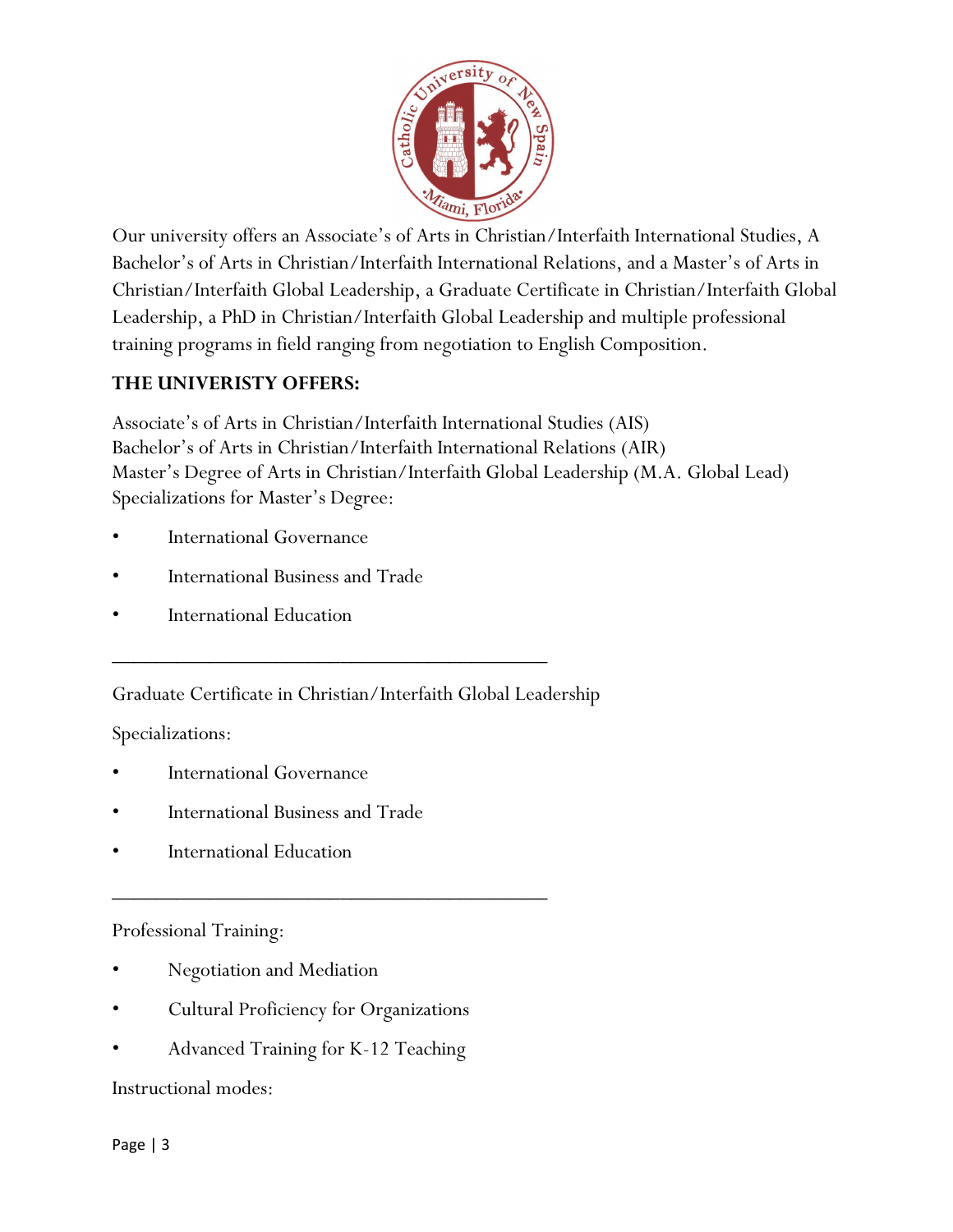

Students may choose one or more options

- Distance Learning (for Master's and Graduate Certificate programs)
- Hybrid: bi-monthly meetings and personalized thesis supervision (for Master's and Graduate Certificate Programs)
- On-site

# ASSOCIATE OF ARTS IN Christian/interfaith INTERNATIONAL STUDIES SAMPLE DEGREE PLAN:

| <b>CODE</b>    | Core Requirement/A.A. International Studies | <b>Credits</b> |
|----------------|---------------------------------------------|----------------|
|                |                                             |                |
|                |                                             |                |
| <b>HUM 101</b> | <b>Academic Writing</b>                     | $\overline{3}$ |
| <b>HUM 150</b> | <b>Introduction to Research Methods</b>     | 3              |
| <b>HUM 200</b> | <b>World Literature</b>                     | $\overline{3}$ |
| <b>HUM 250</b> | World Religion and Philosophy               | 3              |
| <b>HUM 260</b> | Narrative Writing                           | $\overline{3}$ |
| <b>SOC 101</b> | Introduction to Sociology                   | 3              |
| <b>SOC 150</b> | <b>Introduction to Political Science</b>    | $\overline{3}$ |
| <b>SOC 200</b> | Area Studies: Asia                          | 3              |
| <b>SOC 250</b> | Area Studies: Middle East                   | $\overline{3}$ |
| <b>SOC 260</b> | Area Studies: Latin America                 | $\overline{3}$ |
| <b>PSY 101</b> | Introduction to Psychology                  | $\overline{3}$ |
| <b>PSY 150</b> | <b>Personality Theory</b>                   | 3              |
| <b>MAT 101</b> | College Algebra                             | 3              |
| <b>MAT 150</b> | Introduction to Statistics and Probability  | 3              |
| <b>COM 101</b> | <b>Intercultural Communication</b>          | 3              |
| <b>COM 150</b> | Introduction to Mediation and Negotiation   | 3              |
| <b>COM 200</b> | Introduction to Journalism and Mass Media   | $\overline{3}$ |
| ELE            | Special Seminar                             | 3              |
| <b>ELE</b>     | <b>Special Seminar</b>                      | $\overline{3}$ |
| ELE            | <b>Special Seminar</b>                      | 3              |
| <b>TOTAL</b>   |                                             | 60             |
|                |                                             | <b>Credits</b> |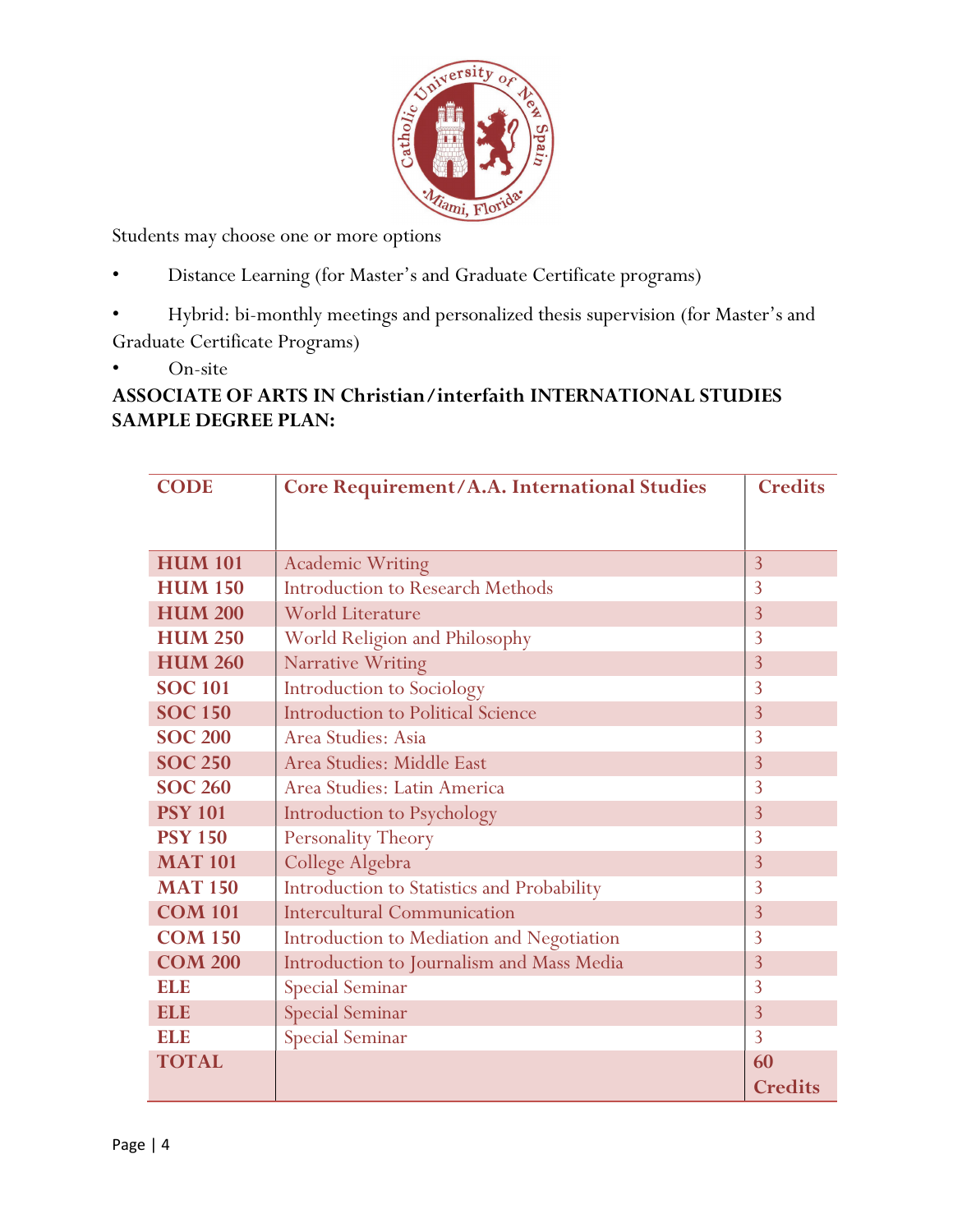

# BACHELOR OF ARTS IN CHRISTIAN/INTERFAITH INTERNATIONAL RELATIONS

# Sample degree plan:

Students are required to complete 60 credits of core requirements in Associate's degree or transfer from another institute. Bachelor of Art in International Relations consists of 66 credits.

| <b>CODE</b>     | Major/ B.A. International Relations               | <b>Credits</b> |
|-----------------|---------------------------------------------------|----------------|
|                 |                                                   |                |
| <b>IRPS 150</b> | Introduction to International Relations           | $\overline{3}$ |
| <b>IRPS 160</b> | Global Human Rights                               | $\overline{3}$ |
| <b>IRPS 200</b> | <b>Introduction to Human Security</b>             | $\overline{3}$ |
| <b>IRPS 230</b> | <b>International Law</b>                          | $\overline{3}$ |
| <b>IRPS 250</b> | <b>International Organizations</b>                | $\overline{3}$ |
| <b>IRPS 260</b> | <b>International Diplomacy</b>                    | $\overline{3}$ |
| <b>IRPS 300</b> | <b>Global Governance</b>                          | $\overline{3}$ |
| <b>IRPS 320</b> | <b>International Development</b>                  | $\overline{3}$ |
| <b>IRPS 325</b> | <b>International Political Sociology</b>          | $\overline{3}$ |
| <b>IRPS 330</b> | Introduction to International Political Economy   | 3              |
| <b>IRPS 335</b> | <b>Comparative Political Systems</b>              | 3              |
| <b>IRPS 340</b> | <b>Traditional International Security Studies</b> | $\overline{3}$ |
| <b>IRPS 350</b> | <b>American Foreign Policy</b>                    | 3              |
| <b>IRPS 360</b> | Introduction to the European Union                | $\overline{3}$ |
| <b>IRPS 380</b> | <b>International Terrorism</b>                    | $\overline{3}$ |
| <b>IRPS 390</b> | <b>Environmental Security</b>                     | $\overline{3}$ |
| <b>IRPS 400</b> | Advanced Area Studies: East Asia                  | 3              |
| <b>IRPS 420</b> | Advanced Area Studies: Africa                     | $\overline{3}$ |
| <b>IRPS 460</b> | Advanced Area Studies: Latin America              | $\overline{3}$ |
| <b>IRPS 480</b> | <b>Final Research Project</b>                     | $\overline{3}$ |
| <b>IRPS 490</b> | <b>Advanced Special Seminar</b>                   | $\overline{3}$ |
| <b>IRPS 499</b> | <b>Advanced Special Seminar</b>                   | 3              |
| <b>TOTAL</b>    |                                                   | 66             |
|                 |                                                   | <b>Credits</b> |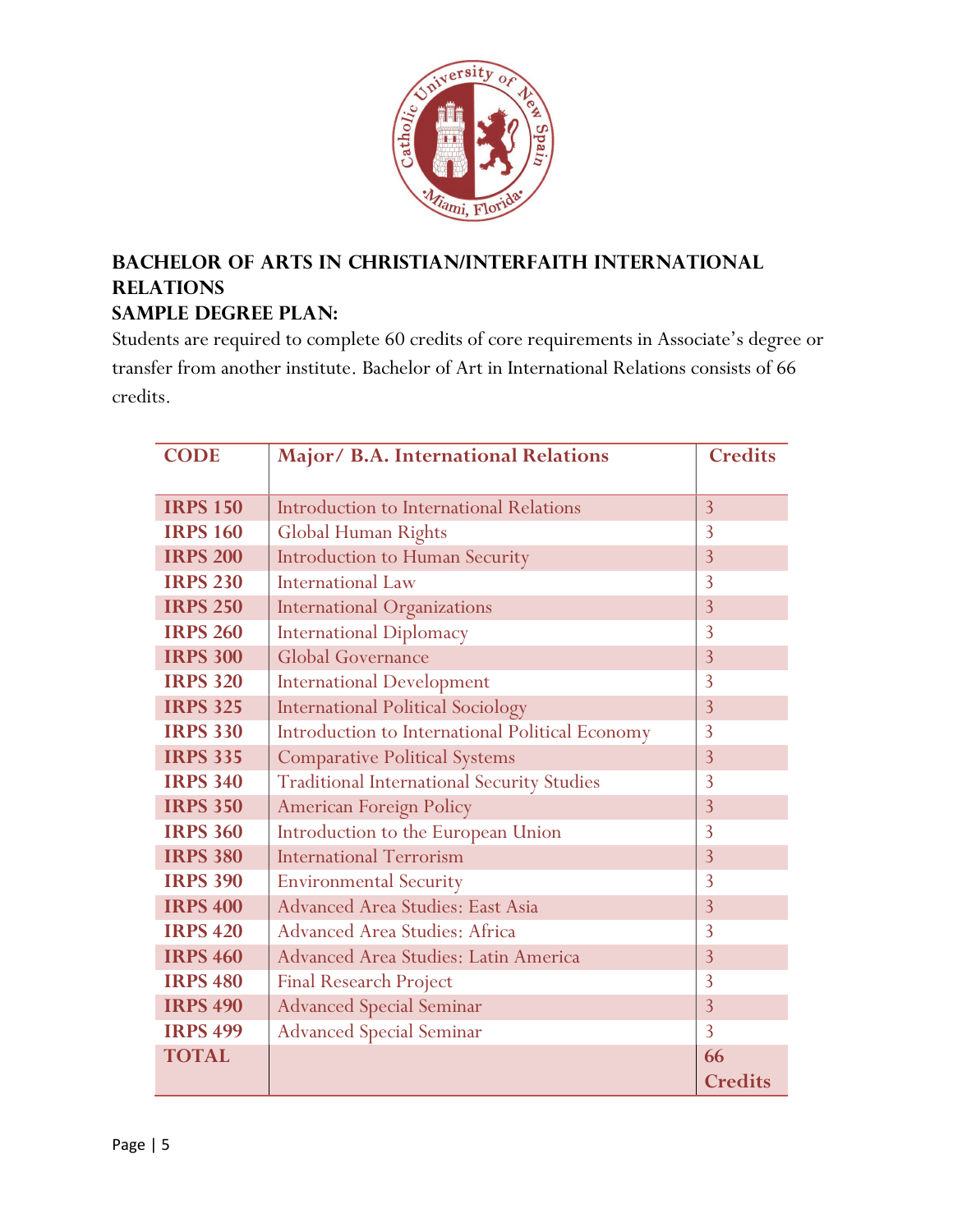

# M.A. in Christian/interfaith Global Leadership sample Degree **PLAN**

# CORE REQUIREMENTS 30 Credits

| <b>Term</b>                | <b>Subjects</b>                                            | <b>Credits</b> |
|----------------------------|------------------------------------------------------------|----------------|
| <b>Fall I</b>              | • GLL 500 Academic Writing                                 | $\overline{3}$ |
|                            | • GLL 505 Introduction to Theories of Leadership           | 3              |
| <b>Fall II</b>             | • GLL 510 Research methods                                 | 3              |
|                            | • GLL 515 International Studies                            | 3              |
| <b>Spring I</b>            | • GLL 520 Public Policy                                    | 3              |
|                            | • GLL 525 Applied Leadership                               | 3              |
| <b>Summer</b>              | • GLL 540 Elective or Internship (subject to availability) | 3              |
|                            | • GLL 550 Thesis Supervision                               | 3              |
| <b>Summer</b><br>$\bf{II}$ | • GLL 560 Thesis Defense                                   | 6              |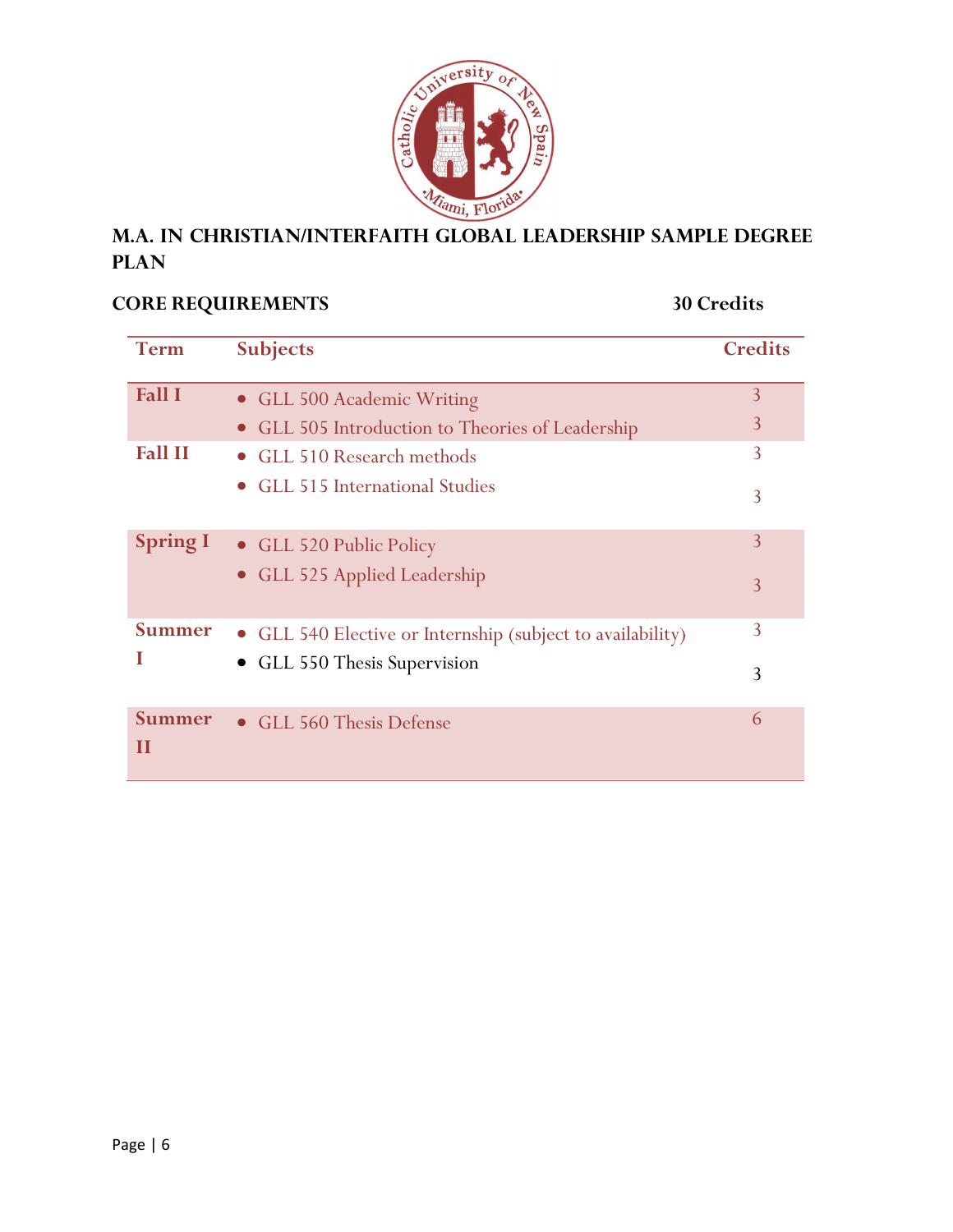

### SPECIALIZATIONS: CHOOSE ONE AREA

# Specialization in International Governance 6 Credits

| <b>Terms</b>     | <b>Subjects</b>             | Credits |
|------------------|-----------------------------|---------|
| <b>Spring II</b> | • ING 530 International Law |         |
| <b>Spring II</b> | • ING 535 Global Governance |         |

## Specialization in International Business and Trade 6 Credits

| <b>Terms</b>     | <b>Subjects</b>                            | Credits |
|------------------|--------------------------------------------|---------|
| <b>Spring II</b> | • BUS 530 Business Law                     |         |
| <b>Spring II</b> | • BUS 535 Conflict Management for Business |         |

# Specialization in International Education 6 Credits

| <b>Terms</b>     | <b>Subjects</b>                                  | Credits |
|------------------|--------------------------------------------------|---------|
| <b>Spring II</b> | • EDU 530 Cultural Diversity in Educational      |         |
|                  | <b>Systems</b>                                   |         |
| <b>Spring II</b> | • EDU 535 Instructional Methods in Content Areas |         |

### TOTAL CREDITS 36

# Graduate certificate in Christian/interfaith global **LEADERSHIP**

| <b>Term</b>    | <b>Subjects</b>                                  | <b>Credits</b> |
|----------------|--------------------------------------------------|----------------|
| <b>Fall I</b>  | • GLL 505 Introduction to Theories of Leadership |                |
|                | • GLL 515 International Studies                  |                |
| <b>Fall II</b> | • GLL 520 Public Policy                          |                |
|                | • GLL 525 Applied Leadership                     |                |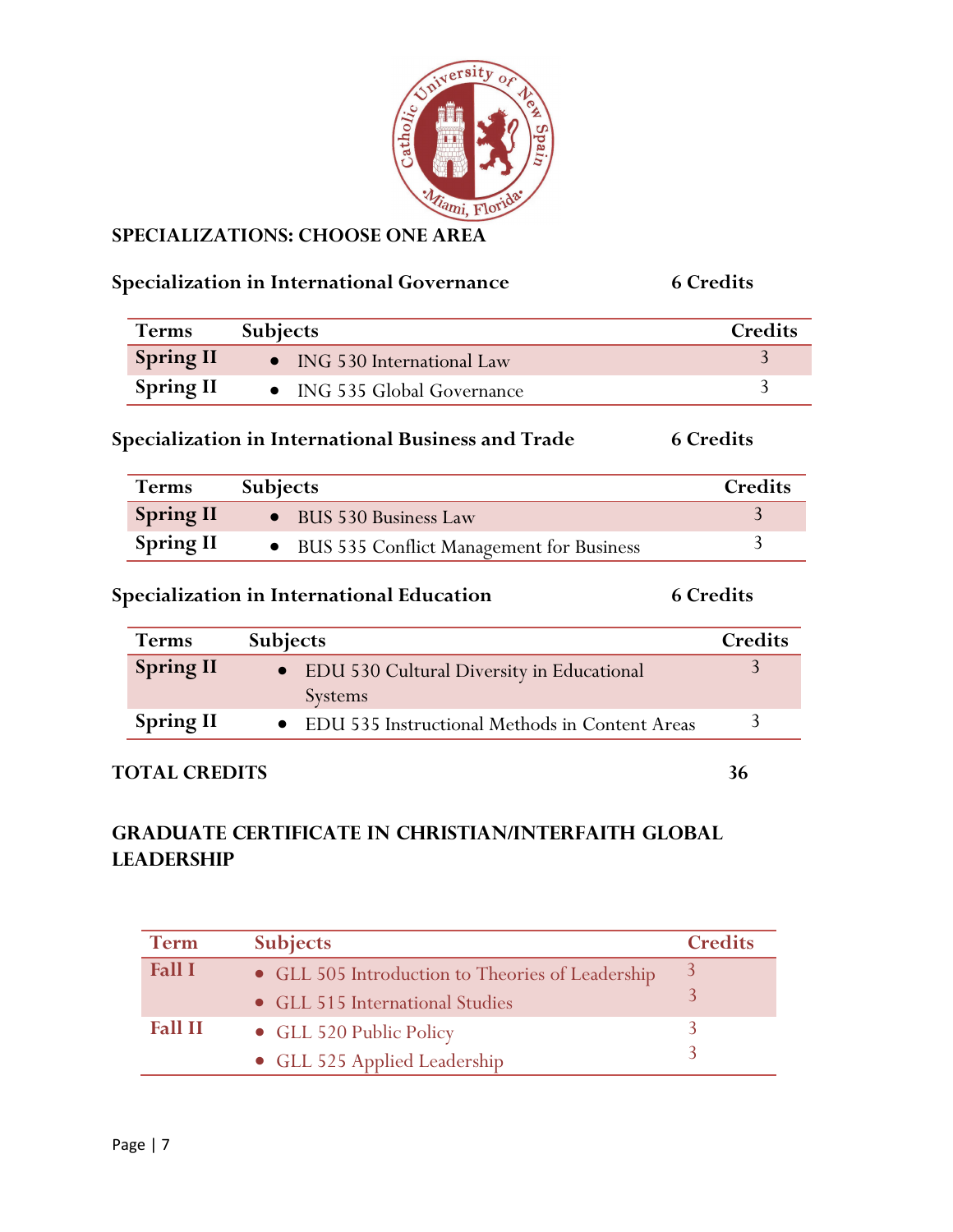

### PROFESSIONAL TRAINING

Onsite professional training is offered in a wide array of topics.

- Certificate in Basic Accounting for Christian Leaders
- Cultural Management for Christian Leaders
- Christian/Interfaith Social Leadership
- Entrepreneurship
- Negotiation
- **Mediation**
- Creative Writing
- Qualitative Research for Journalists
- Quantitative Research for Journalists
- Cross Cultural Communication
- Business English
- Research for scholars
- And many more…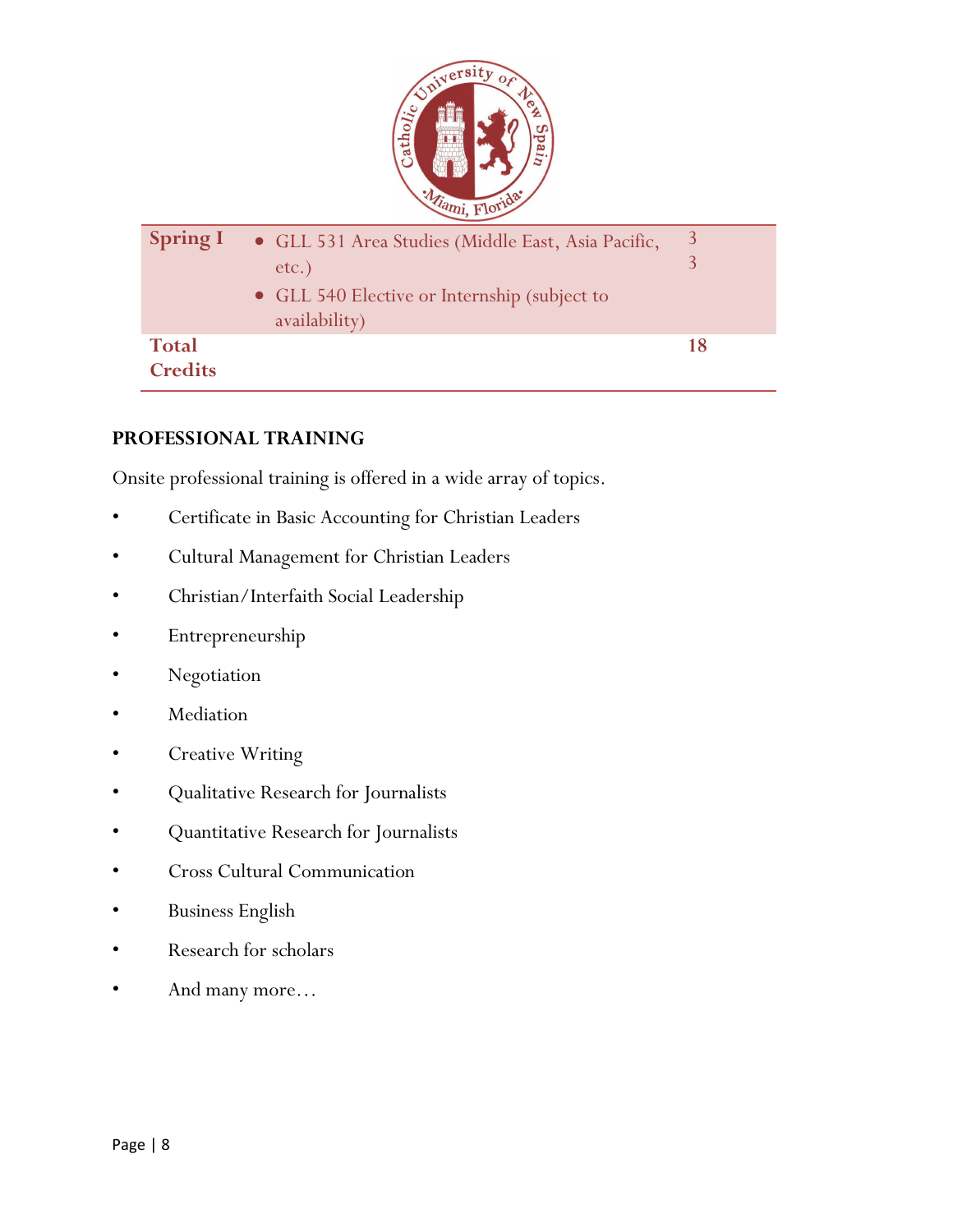

The Academic Calendar for all programs begins from September to the end of August of the following year.

| Term                | <b>Start Date</b>  | <b>End Date</b>       | <b>Duration</b> |
|---------------------|--------------------|-----------------------|-----------------|
| Fall I              | First week of      | Last week of October  | 8 weeks         |
|                     | September          |                       |                 |
| <b>Fall II</b>      | First week of      | Third week of         | 8 weeks         |
|                     | November           | December              |                 |
| <b>Winter Break</b> | Third week of      | First week of January | 2 weeks         |
| (No class)          | December           |                       |                 |
| <b>Spring I</b>     | First week of      | Last week of February | 8 weeks         |
|                     | January            |                       |                 |
| <b>Spring Break</b> | First week of      |                       | 1 week          |
| (No class)          | March              |                       |                 |
| <b>Spring II</b>    | Second week of     | Last week of April    | 8 weeks         |
|                     | March              |                       |                 |
| <b>Summer I</b>     | First week of May  | Last week of June     | 8 weeks         |
| <b>Summer II</b>    | First week of July | Third week of August  | 8 weeks         |
| <b>Summer Break</b> | Last week of       |                       | 1 week          |
| (No class)          | August             |                       |                 |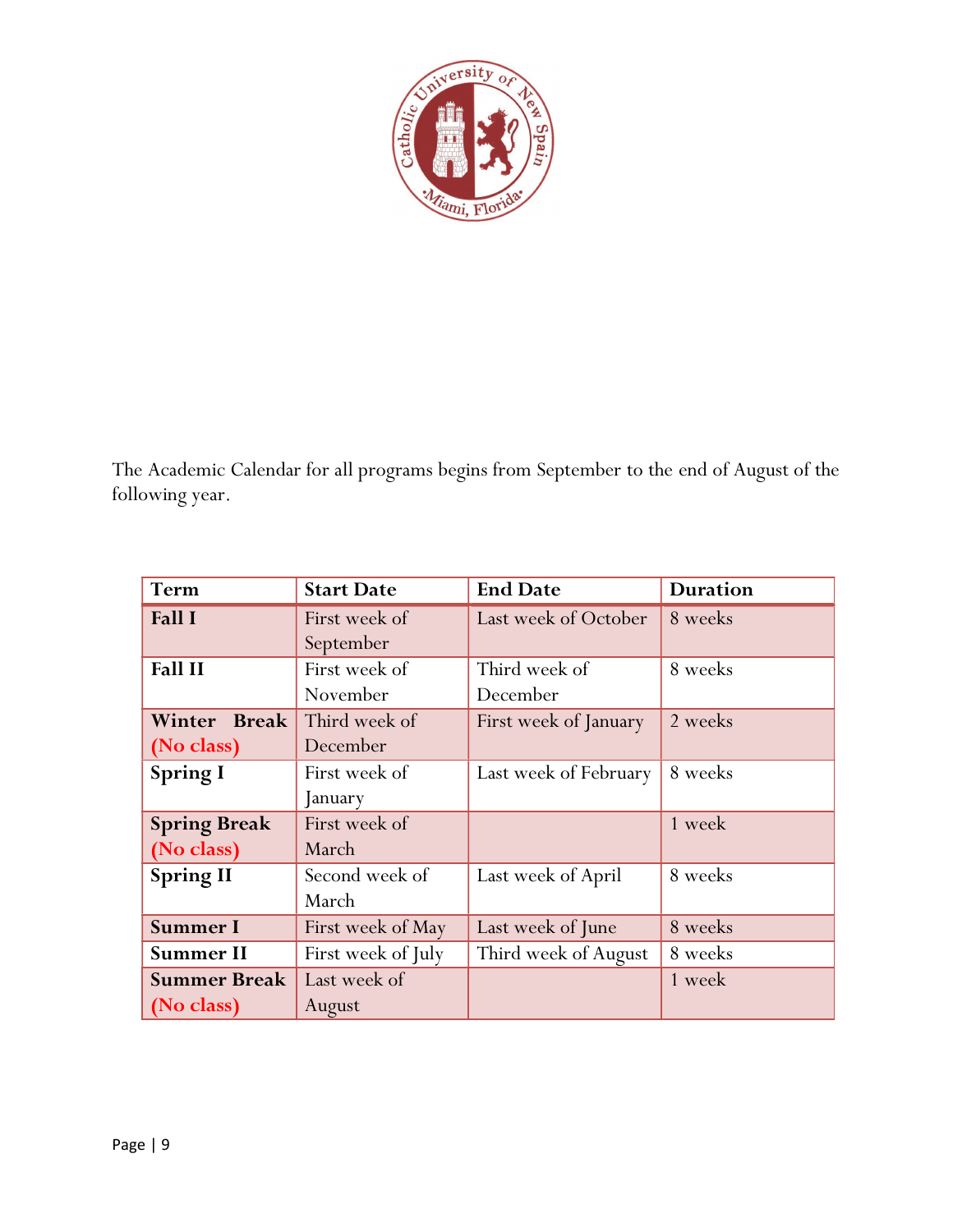

Course Catalogue:

# COURSE DESCRIPTIONS

# Core Requirements 30 Credits

| <b>Subjects</b>                                                                                                                                                                                                                                                                               | <b>Credits</b> |
|-----------------------------------------------------------------------------------------------------------------------------------------------------------------------------------------------------------------------------------------------------------------------------------------------|----------------|
| · GLL 500 Academic Writing<br>This course teaches the basic mechanics of academic writing.<br>Students learn how to write term papers, reports, book reviews,<br>and longer research projects.                                                                                                | 3              |
| GLL 505 Introduction to Theories of Leadership<br>This course presents the fundamentals of leadership and the<br>interrelation of subordinates and stakeholders. Students learn the<br>basic concepts of leadership, authority, power, change,<br>management, and mission.                    | 3              |
| <b>GLL 510 Research methods</b><br>$\bullet$<br>Students learn the basic techniques of qualitative and quantitative<br>research such as ethnographic interviews and observations,<br>surveys, case studies, and ethics.                                                                       | $\overline{3}$ |
| <b>GLL 515 International Studies</b><br>This subject offers an introduction to the broad field of<br>international studies. This includes the main theories of<br>international relations, international political sociology, applied<br>anthropology, and international development studies. | 3              |
| • GLL 520 Public Policy<br>Public policy introduces policy making at both the national and<br>international levels. Stakeholders, constraints, and opportunities<br>are explained in relation to the establishment and functioning of<br>international institutions and regimes.              | $\mathbf{3}$   |
| <b>GLL 525 Applied Leadership</b><br>Students learn to apply leadership standards through case studies<br>with a wide range of topics. This course assesses the ability to<br>implement organizational improvement plans and problem<br>solving. Prerequisite: GLL 505.                       | 3              |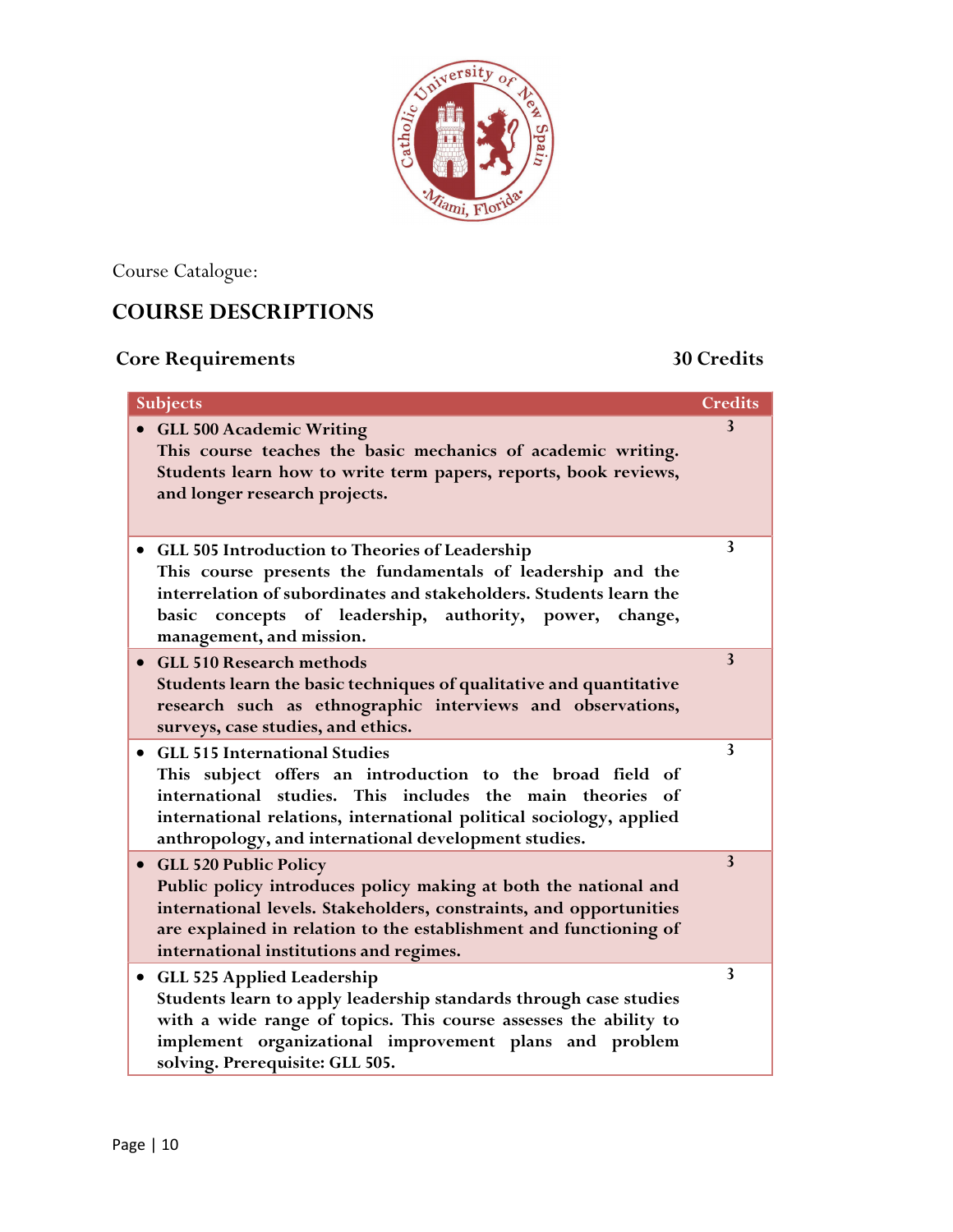

| • GLL 540 Elective or Internship (subject to availability)<br>This course includes area studies or internships. Area studies are<br>subject to availability and will be offered for the following regions:<br>South Asia, Middle East, Southeast Asia, East Asia, and Central<br>America. Internships will depend on the specific interests of the<br>student and the availability of positions in partner institutions. | 3 |
|--------------------------------------------------------------------------------------------------------------------------------------------------------------------------------------------------------------------------------------------------------------------------------------------------------------------------------------------------------------------------------------------------------------------------|---|
| • GLL 550 Thesis Supervision<br>Thesis supervision involves writing a thesis proposal under the<br>supervision of a faculty member or associated research scholar<br>with extensive expertise in the thesis topic. By the end of this<br>course, students should have defended their thesis proposal and<br>prepared their research plan for their final thesis defense.                                                 | 3 |
| • GLL 560 Thesis Defense<br>Degree candidates should defend their thesis in front of a three<br>member panel including their thesis supervisor. Final thesis should<br>be at least 75 pages long and written following APA format.                                                                                                                                                                                       | 6 |

# Specialization in International Governance 6 Credits

| <b>Subjects</b>                                                                                                                                                                                                            | <b>Credits</b> |
|----------------------------------------------------------------------------------------------------------------------------------------------------------------------------------------------------------------------------|----------------|
| <b>ING 530 International Law</b><br>$\bullet$<br>Students learn international public law, including<br>the main international treaties and regimes as well                                                                 | 3              |
| as basic human rights law.<br>• ING 535 Global Governance<br>This course follows international studies (GLL 515)<br>and explores international regime and international<br>intergovernmental organizations in more detail. | 3              |

# Specialization in International Business and Trade 6 Credits

| <b>Subjects</b>                                                                                                                                                       | <b>Credits</b> |
|-----------------------------------------------------------------------------------------------------------------------------------------------------------------------|----------------|
| <b>BUS 530 Business Law</b><br>$\bullet$<br>Student will learn basic international corporate law<br>as well as the laws governing international trade<br>and finance. |                |
| <b>BUS 535 Conflict Management for Business</b>                                                                                                                       |                |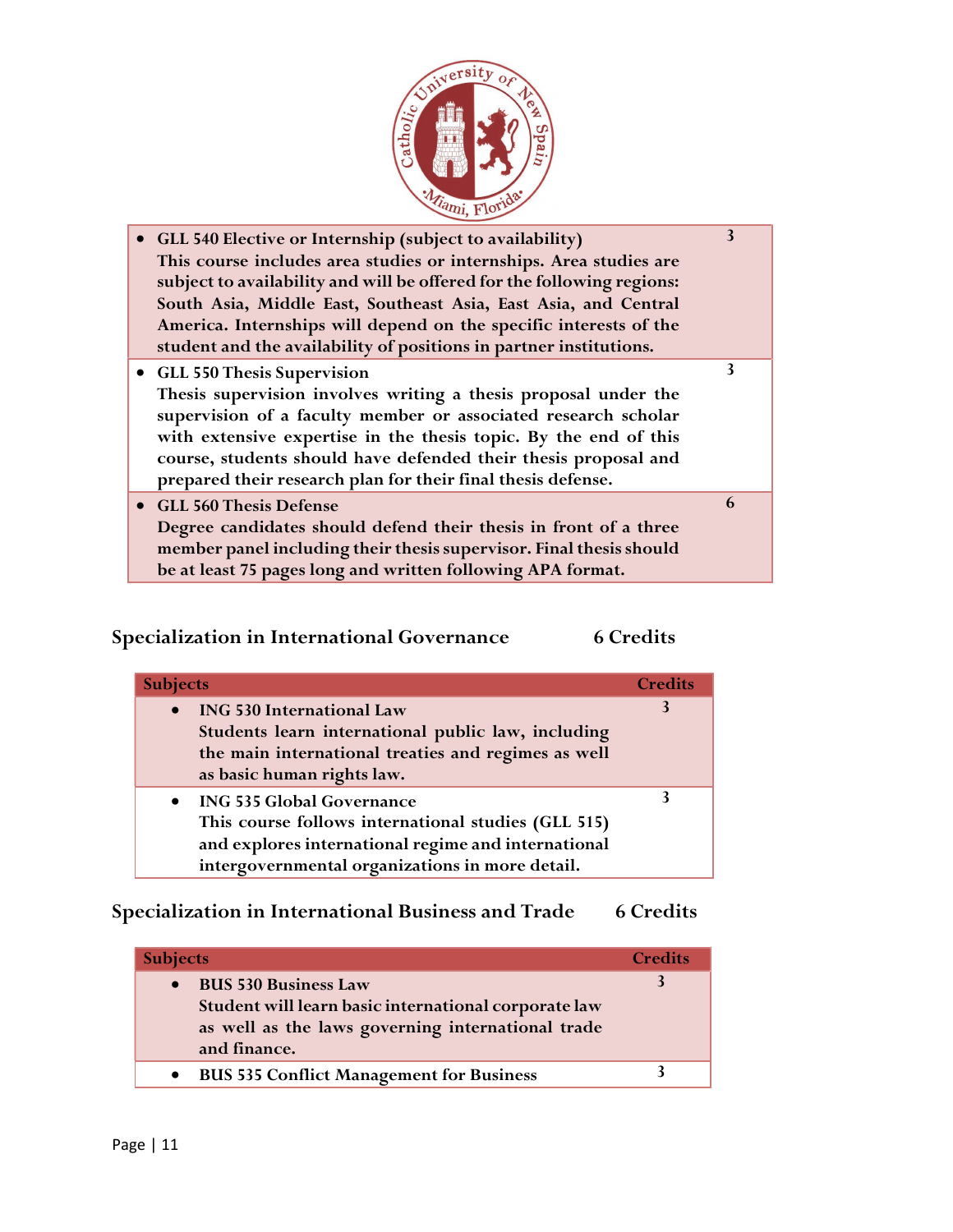

This course teaches conflict management techniques developed in fields such as sociology and political science and applies them to the business world. Students learn basic mediation and negotiation techniques as well as the principles of system design.

### Specialization in International Education 6 Credits

| <b>Subjects</b>                                                                                                                                                                                                                                                                                                                                                 | <b>Credits</b> |
|-----------------------------------------------------------------------------------------------------------------------------------------------------------------------------------------------------------------------------------------------------------------------------------------------------------------------------------------------------------------|----------------|
| <b>EDU 530 Cultural Diversity in Education</b><br>$\bullet$<br>This course presents the analysis of the diversity in<br>the world population and the need to tailor<br>institutions according to society. Students learn<br>how classrooms need to be adapted to be not only<br>tolerant but also to promote cultural proficiency<br>through curriculum design. | 3              |
| • EDU 535 Instructional Methods in Content Areas<br>An analysis of various learning styles based on<br>learners' cultural background, personalities, and<br>the areas of multiple intelligences. Students learn<br>various teaching strategies that accommodate all<br>types of learners across content areas.                                                  | 3              |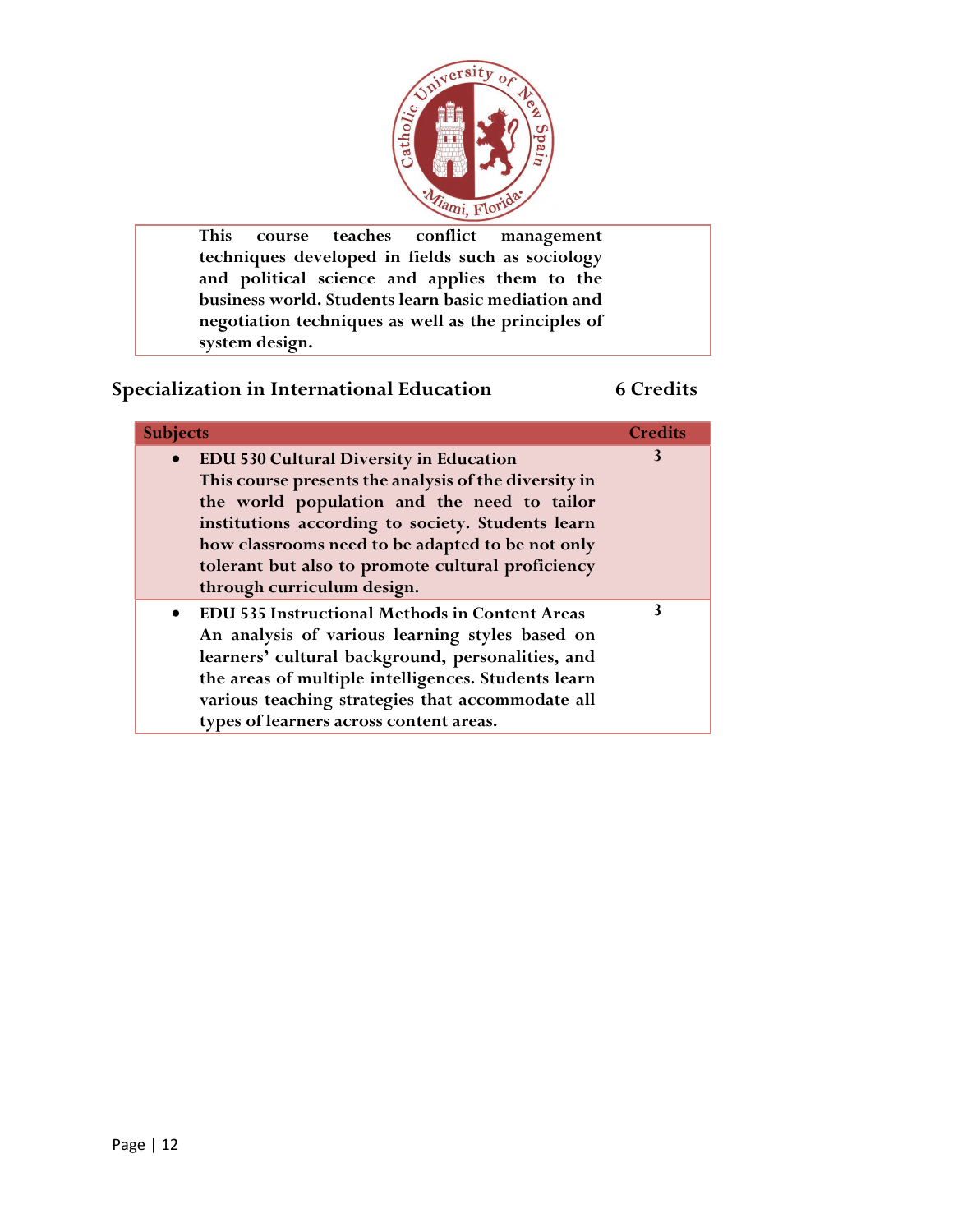

Advisory Board:

Mons. Jean Marie Gervais, Member of the Capitolo Vaticano and Official at the Penitenziaria Apostolica

H.E. Ambassador Zef Bushati, Knight Grand Cross of Order of Pian Order bestowed by His Holiness the Pope, former Ambassador to the Holy See of the Republic of Albania, former Member of the National Assembly of the Republic of Albania, and President of the Papa Klemeti Foundation (Albania).

H.E. Senator Donal John Lydon, Former Senator of the Republic of Ireland, Knight of the Sovereign Order of Malta, and Doctor of Philosophy in Psychology. (Ireland)

H.E. Marcelo Varela-Erasheva, Former Ambassador of the Republic of Costa Rica to Turkey, former Ambassador of Costa Rica to the United Nations, recognized international consultant (Costa Rica)

His Lordship Jose Miguel Carillo de Albornoz, Viscount of Torre Hidalgo, historian and published author of several books (Spain).

Prof. Melvin Leonardo Lopez Franco, Dean of the Faculty of Commerce of the University of Guayaquil (Ecuador)

Dr. David Caldevilla Dominguez, Professor, Universidad Complutense, author of more than one hundred peer-reviewed articles in the fields of education and communication.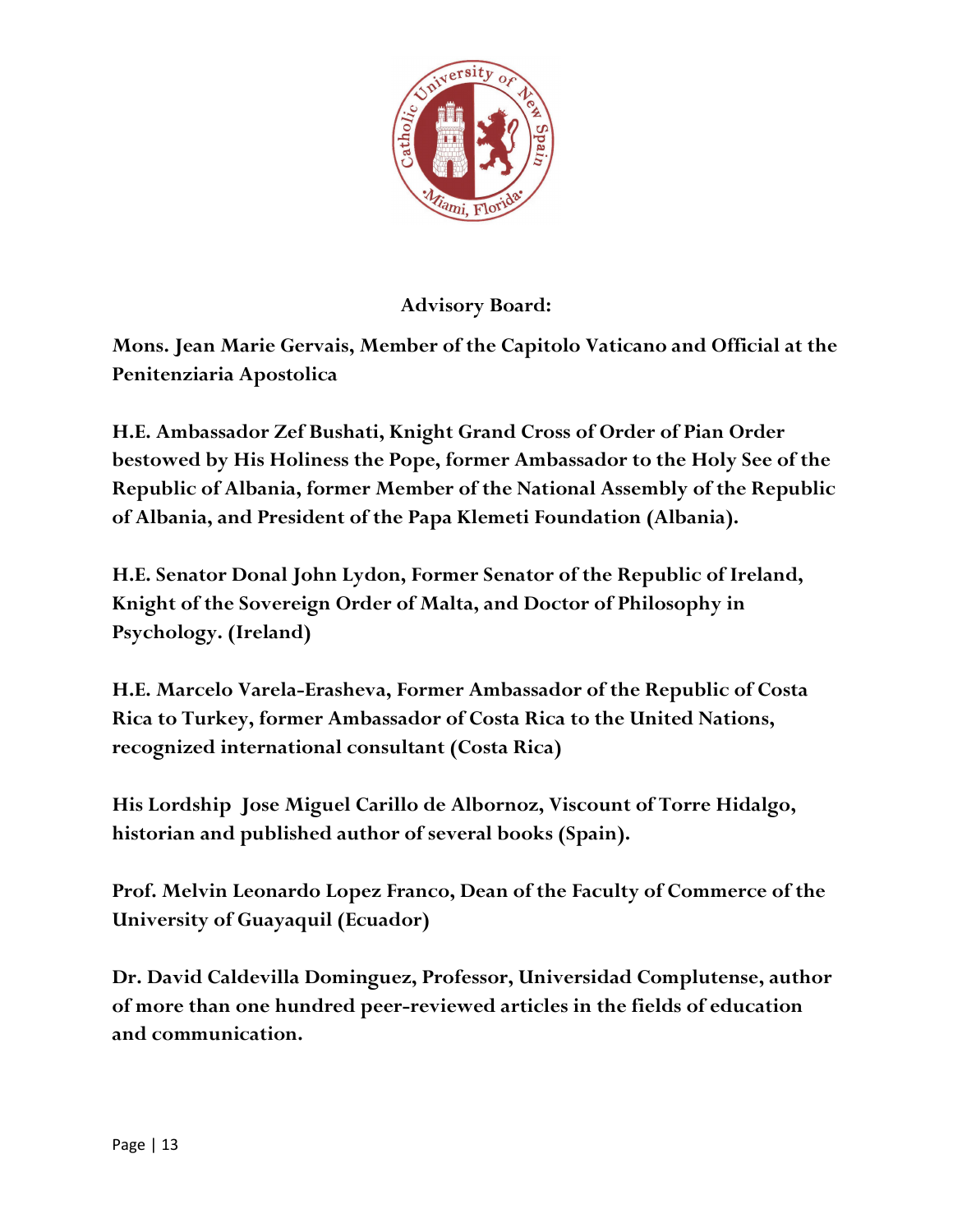

Dr. Beatriz Pena Acuna, Professor, University of Huelva, author of more than ten books about education and journalism. (Spain)

Cav. Antonio Desiderio, is a member of the UNESCO Dance Council, he has organized dance and musical galas in most European Capitals, and he is recognized as an expert in legal reform of lyrical institutions. (Italy)

Dr. D. Joseph M. Crews, NCARB, Registered Architect and Urban Planner, and Persevante León Blanco to the Cronista de Armas de Castilla y León.

The Honorable Marjorie Murillo, Councilwoman of Miami-Dade (Miami, Florida)

The Honorable Christian Cevallos, Councilman of Miami-Dade (Miami, Florida)

H.E. Jaime de Ferra y Gisbert, Gentleman of His Holiness the Pope (Spain)